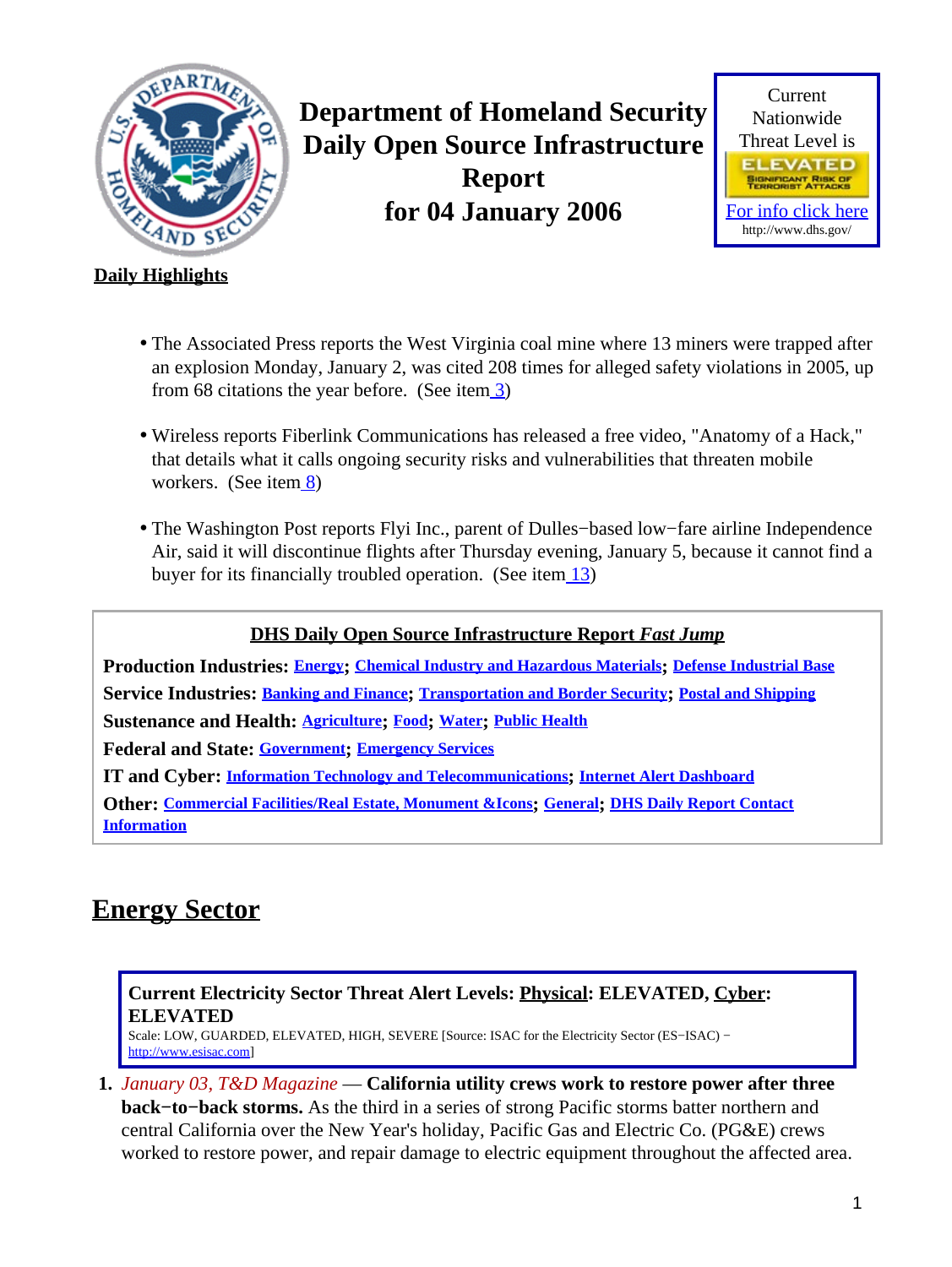As of 9 p.m. PST, Monday, January 2, approximately 87,000 PG&E customers were without power throughout northern and central California –– the majority in the Humboldt, Fresno, Bakersfield, and San Luis Obispo regions. Since the storms began, more than 2,500 locations have experienced equipment damage requiring repairs. In total, 269 poles have been damaged or destroyed, 341 transformers damaged, and more than 203 miles of power lines have been knocked down by trees, branches, or fierce winds. In addition to damaged equipment, hundreds more outages have been caused by strong winds slapping power lines together, or tree limbs falling across lines and tripping circuit−breakers. In total, since the storms began Friday, December 30, more than 1.4 million of PG&E's five million customers have been affected by power outages. More than 22,000 customers have faced power outages that have lasted 24 hours or longer.

Source[: http://uaelp.pennnet.com/Articles/Article\\_Display.cfm?ARTICL E\\_ID=244646&p=22](http://uaelp.pennnet.com/Articles/Article_Display.cfm?ARTICLE_ID=244646&p=22)

- **2.** *January 03, Washington Post* — **Russia increases gas flow into pipeline.** The threat of an energy crisis in Western Europe because of a dispute between Russia and Ukraine abated late Monday, January 2, after the state−controlled Russian energy giant Gazprom reversed course and decided to mostly restore the volume of gas it pumps into Ukrainian pipelines that connect to the rest of the continent. Several European countries on Monday reported sharp drops in the level of natural gas they were receiving from Russia when it ostensibly cut supplies only to Ukraine. Russian natural gas destined for Western Europe transits pipelines in Ukraine, and a reduction in the amount of gas entering the system from Russia, which was designed to affect only Ukraine, had led to reductions of up to 40 percent in supplies reaching Austria, Italy, France, Hungary, Poland and Slovakia −− all members of the European Union −− as well as Romania and Croatia. EU countries were concerned primarily with the specter of rationing or cuts of a key source of energy for industry and home heating in the depth of winter. Gazprom had cut supplies by 120 million cubic meters a day on Sunday morning, January 1. Source[: http://www.sfgate.com/cgi−bin/article.cgi?file=/chronicle/ar](http://www.sfgate.com/cgi-bin/article.cgi?file=/chronicle/archive/2006/01/03/MNGFLGGIKH1.DTL) [chive/2006/01/03/MNGFLGGIKH1.DTL](http://www.sfgate.com/cgi-bin/article.cgi?file=/chronicle/archive/2006/01/03/MNGFLGGIKH1.DTL)
- <span id="page-1-0"></span>**3.** *January 02, Associated Press* — **Coal mine reports spate of violations.** The Tallmansville, WV, coal mine where 13 miners were trapped after an explosion Monday, January 2, was cited 208 times for alleged safety violations in 2005, up from 68 citations the year before. Federal regulators' allegations against the Sago Mine included failure to dilute coal dust, which can lead to explosions, and failure to properly operate and maintain machinery, according to the U.S. Labor Department. Ninety−six of the citations were considered "significant and substantial" by inspectors. An official with the International Coal Group, which has owned the mine since March, said the Labor Department could have closed the mine if it were deemed unsafe. "We think that we were operating a safe mine. We have no real clue about what triggered this explosion or whatever happened today," said ICG Senior Vice President Gene Kitts. Source[: http://wireservice.wired.com/wired/story.asp?section=Breakin g&storyId=1138681](http://wireservice.wired.com/wired/story.asp?section=Breaking&storyId=1138681)
- **4.** *January 02, Christian Science Monitor* — **Energy prices cool, signal possible economic upturn.** The Katrina effect on energy prices finally appears to be fading. The price of natural gas on the futures market is down almost 30 percent from early September, when it rose sharply to reflect the damage done to scores of wells and pipelines in the Gulf of Mexico. At the same time, the price of home−heating oil has dropped almost 60 cents a gallon. And gasoline prices, which had soared to more than \$3 per gallon, have now dipped to \$2.15 per gallon nationally. A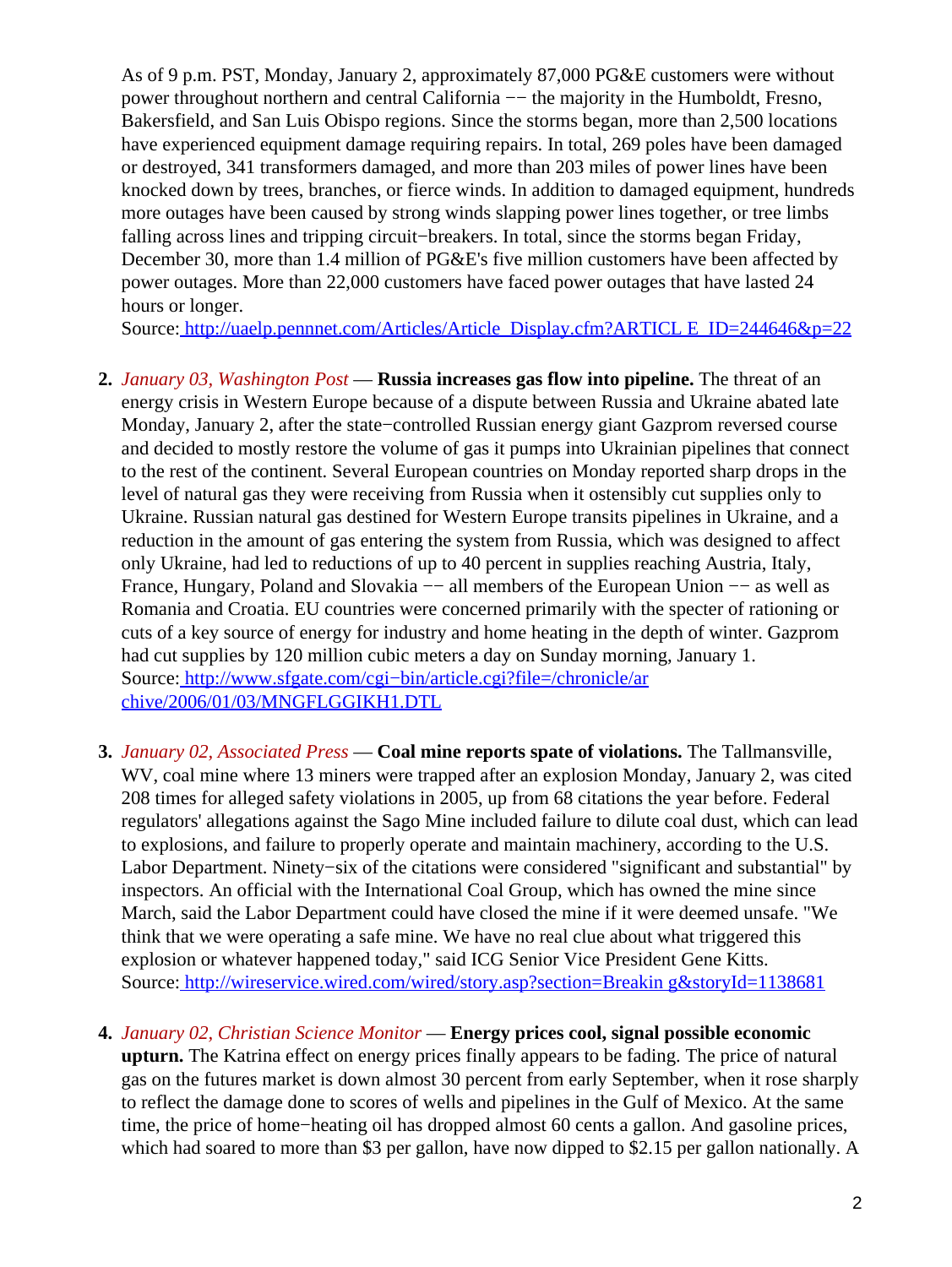major reason for the drop is that temperatures, after a cold spell earlier in December, are now almost balmy by contrast. But, it's not just lower demand. Energy supplies in the Gulf of Mexico have been slowly but steadily coming back. For example, after hurricane Katrina roared through the region, some 75 to 80 percent of natural gas production was shut−in. Today, just 19 percent of natural gas production is still out of commission. Late next month, OPEC members will meet in Vienna to look at production quotas. Already there are reports that OPEC will cut production, perhaps by as much as one million barrels of oil per day, to try to keep prices from falling.

Source[: http://www.usatoday.com/money/economy/2006−01−02−economics−c sm\\_x.htm](http://www.usatoday.com/money/economy/2006-01-02-economics-csm_x.htm)

**5.** *January 01, Reuters* — **Iran develops uranium separation machinery.** Iran said on Sunday, January 1, it had developed machinery to separate uranium from its ore, part of the state's ongoing drive to become self−sufficient in nuclear technology. The mixer−settler machinery was developed by Iran's Atomic Energy Organization, state television said. Iran's efforts to build a full nuclear fuel cycle has caused alarm in the West which fears Tehran could use the technology to build atomic weapons. Iran says it only wants to use its nuclear facilities to generate electricity. In August, Iran announced another breakthrough in nuclear technology by using biotechnology to produce larger and cheaper quantities of uranium oxide, or yellow cake, from uranium ore. Yellowcake is processed and then enriched to produce nuclear reactor fuel or, if highly enriched, bomb−grade material.

Source[: http://today.reuters.com/news/newsarticle.aspx?type=worldNew](http://today.reuters.com/news/newsarticle.aspx?type=worldNews&storyid=2006-01-01T144734Z_01_SCH152880_RTRUKOC_0_US-NUCLEAR-IRAN-MACHINERY.xml) s&storyid=2006-01-01T144734Z\_01\_SCH152880\_RTRUKOC\_0\_US-NUCLE [AR−IRAN−MACHINERY.xml](http://today.reuters.com/news/newsarticle.aspx?type=worldNews&storyid=2006-01-01T144734Z_01_SCH152880_RTRUKOC_0_US-NUCLEAR-IRAN-MACHINERY.xml)

[[Return to top](#page-0-1)]

## <span id="page-2-0"></span>**Chemical Industry and Hazardous Materials Sector**

**6.** *January 03, Lawrence Journal−World (KS)* — **Hazmat concern shuts U.S. 24 in Kansas.** The reported theft of dangerous chemicals near grain elevators in Midland Junction, KS, forced local police, fire and hazardous materials responders to scramble Monday, January 2. The Douglas County, KS, Sheriff's Office shut down traffic along U.S. Highway 24 for less than a half hour on Monday afternoon while officials tested whether anhydrous ammonia –– a potentially deadly gas -− had leaked from tanks that someone had opened. The nurse tanks small, mobile tanks that store the fertilizer -- are often the target of methamphetamine producers, said Cristi Cain, project coordinator for the Kansas Methamphetamine Prevention Project. Although sheriff's spokesperson Lt. Kari Wempe said emergency crews found that the tanks weren't leaking, witnesses on the scene saw someone tampering with the tanks, and officers found smaller tanks for transporting the gas nearby. Although there was no gas leak Monday, Cain said that thieves often left anhydrous ammonia tanks' hoses undone, creating health and environmental hazards for farmers and those living near farms. Source[: http://www2.ljworld.com/news/2006/jan/03/hazmat\\_concern\\_shut s\\_us\\_24/?city\\_local](http://www2.ljworld.com/news/2006/jan/03/hazmat_concern_shuts_us_24/?city_local)

[[Return to top](#page-0-1)]

## <span id="page-2-1"></span>**Defense Industrial Base Sector**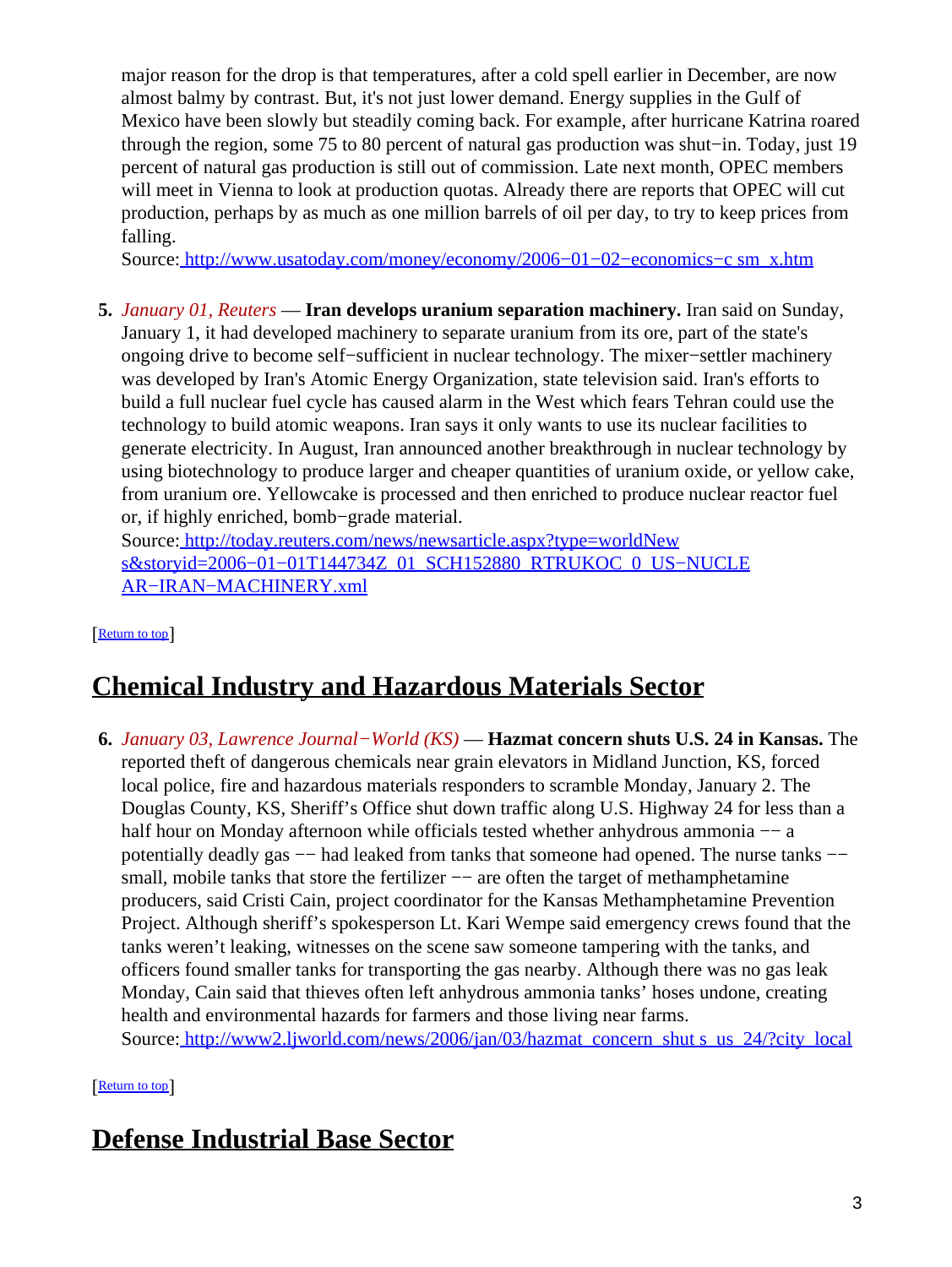## <span id="page-3-1"></span>**Banking and Finance Sector**

- **7.** *January 03, Vnunet* — **EBay users hit by mass phishing attacks.** Online auction site eBay was the target for 96 percent of all United Kingdom phishing attacks in December, according to security specialists Fortinet. Scammers anticipated the Christmas rush to use eBay to buy presents  $-$  and sell unwanted ones  $-$  and are targeting eBay users in a widespread assault. Guillaume Lovet, Threat Response team leader at Fortinet, said: "One of the easiest and quickest ways to make money on the Internet is setting up an auction on eBay for a [bogus] item, cashing the money, then disappearing. However, your account is likely to be closed because of the buyer complaints. You could create a new one but people generally do not buy an expensive item from a brand new account. Hence the value of stolen eBay accounts." The company also found that one in 20 Multimedia Messaging System (MMS) messages sent via mobile phone were infected with the Commwarrior virus, suggesting that this malware may be more widespread than first thought. The virus spreads via Bluetooth between 8 a.m. and midnight, then stops these attempts and sends itself to everyone in the phone's contact lists via MMS until 7 a.m. Then it wipes all evidence of its activities. Source[: http://www.computeractive.co.uk/vnunet/news/2147942/mass−phi](http://www.computeractive.co.uk/vnunet/news/2147942/mass-phishing-ebay-december) [shing−ebay−december](http://www.computeractive.co.uk/vnunet/news/2147942/mass-phishing-ebay-december)
- <span id="page-3-0"></span>**8.** *January 03, Wireless* — **Video exposes tools used by hackers to exploit vulnerabilities on mobile computers.** Fiberlink Communications has released a free video that details what it calls ongoing security risks and vulnerabilities that threaten mobile workers. The "Anatomy of a Hack" video shows some of the techniques, skills, and tools used by hackers to exploit vulnerabilities on mobile notebook computers in order to gain access to corporate systems. The enterprise security firm said attackers are focusing on poorly protected applications, such as the Kazaa file sharing program, Windows Media Player, and even the Firefox browser, even though it's generally considered safer than Internet Explorer. Their intent, the firm said, is to grab information that can be used to gain access to corporate systems. The 36−minute Fiberlink video mainly details how an intruder can surreptitiously take over another user's notebook with just a little knowledge and certain software tools. Once in the system, passwords and access to other corporate data are an easy next step. The intruder can also shut down an anti−spyware's ability to detect a break in.

Video: [http://www.demosondemand.com/clients/fiberlink/002/page/inde x\\_new.asp](http://www.demosondemand.com/clients/fiberlink/002/page/index_new.asp) Source[: http://www.internetnews.com/wireless/article.php/3574521](http://www.internetnews.com/wireless/article.php/3574521)

**9.** *January 02, Orlando Sentinel (FL)* — **Financial institutions set dubious record for identity theft.** A final flurry of computer security breaches marked the end of 2005 −− a record year for potential identity−theft activity. Almost 100 breaches were reported in 2005, including a half−dozen in December alone, according to the Privacy Rights Clearinghouse, a nonprofit watchdog group in California. Major institutions such as Bank of America and the Federal Deposit Insurance Corp. were victimized, as were little−known data−technology outfits. Computer hackers hit many colleges across the country, stealing thousands of files with account numbers and other personal data belonging to students and school employees. Other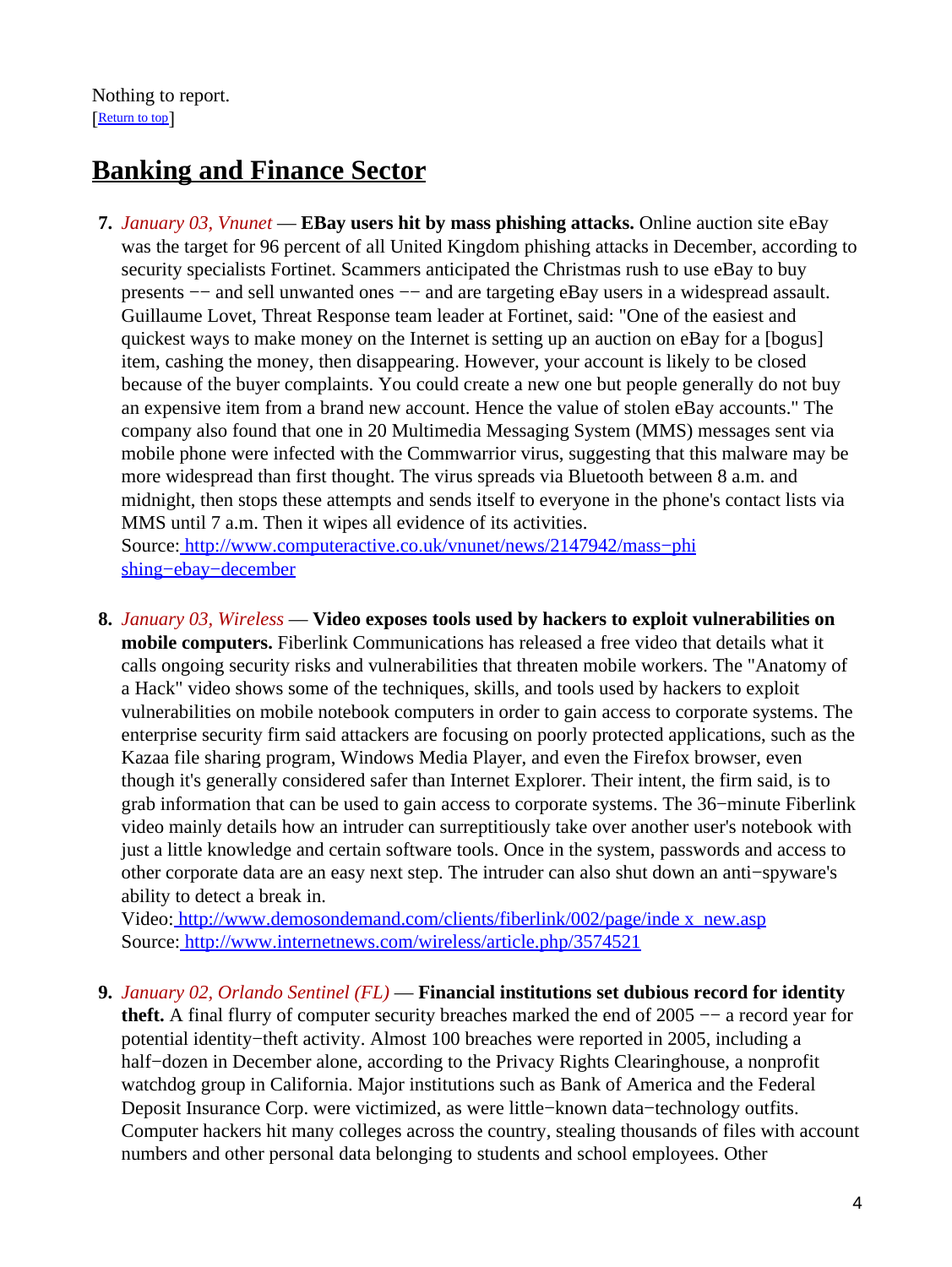perpetrators gained access to personal data by hijacking laptops, setting up bogus corporate accounts, or stealing passwords. Most of the biggest data thefts of 2005 involved computer−data tapes stolen as they were being shipped. Overall, almost 52 million people had their personal information put at risk as a result of data heists in 2005, the watchdog group said. Not all companies are letting their customers know when data may be compromised. Twenty−two states now require companies to notify customers of security breaches. A dozen states also have "security freeze" laws allowing potential victims of identity theft to prevent others from establishing credit in their names.

Study[: http://www.privacyrights.org/ar/ChronDataBreaches.htm](http://www.privacyrights.org/ar/ChronDataBreaches.htm) Source[: http://www.orlandosentinel.com/business/orl−banks0206jan02,0](http://www.orlandosentinel.com/business/orl-banks0206jan02,0,5638345.story?coll=orl-business-headlines) [,5638345.story?coll=orl−business−headlines](http://www.orlandosentinel.com/business/orl-banks0206jan02,0,5638345.story?coll=orl-business-headlines)

#### **10.** *January 02, Computerworld* — **ABN Amro unit reveals electronic data−transfer plan after**

**tape snafu.** ABN Amro Mortgage Group Inc. said it plans to stop sending data tapes to its credit−reporting bureaus after a tape containing personal information on more than two million customers was temporarily lost late last year. Group CEO Thomas Goldstein announced that the company has been working since last spring on a plan to encrypt data and send it over secure networks whenever possible. The project is slated to be completed this month. The plans were disclosed on Tuesday, December 19, the same day the company located the missing tape. The tape contained the names, account information, payment histories, and Social Security numbers of residential mortgage customers. Arun Taneja, founder of research firm Taneja Group Inc., estimated that only about two percent of all enterprises have taken measures such as encrypting data stored on tapes or setting up secure networks to transfer data backups. "We're basically naked as an industry when it comes to data that's encrypted or made not identifiable somehow," he said. Taneja said that over the next five years, digital tape will be used only for "deep" archive purposes, while disk−to−disk backup will be the primary means of archiving data for months or even a few years.

Source[: http://www.computerworld.com/printthis/2004/0,4814,107357,00 .html](http://www.computerworld.com/printthis/2004/0,4814,107357,00.html)

#### [[Return to top](#page-0-1)]

### <span id="page-4-0"></span>**Transportation and Border Security Sector**

**11.** *January 03, WWAY 3 (NC)* — **North Carolina to build new international port on Cape Fear.** The North Carolina State Port Authority is trying to buy a 600−acre piece of land along the Cape Fear River in Brunswick County to build a new international port. The 600−acre−site is between the Town of Southport and Sunny Point Military Ocean Terminal along the Cape Fear River. According to plans, the new facility would handle two million containers a year and attract larger ships than the existing state ports just north in Wilmington and Morehead City. Port officials hope with this new port facility that they can take some of the business from ports in Norfolk, VA, and Charleston, SC. Right now the land is owned by pharmaceutical company Pfizer and they have signed a letter of intent to sell.

Source[: http://www.wwaytv3.com/Global/story.asp?S=4311166&nav=menu70 \\_2](http://www.wwaytv3.com/Global/story.asp?S=4311166&nav=menu70_2)

**12.** *January 03, New York Times* — **A victim of the storm, I−10, enjoys a quick rebirth.** In the wake of Hurricane Katrina, the twin spans of Interstate 10 over Lake Pontchartrain were broken into pieces, their 260−ton slabs tossed into the water by the storm surge. But amid all that has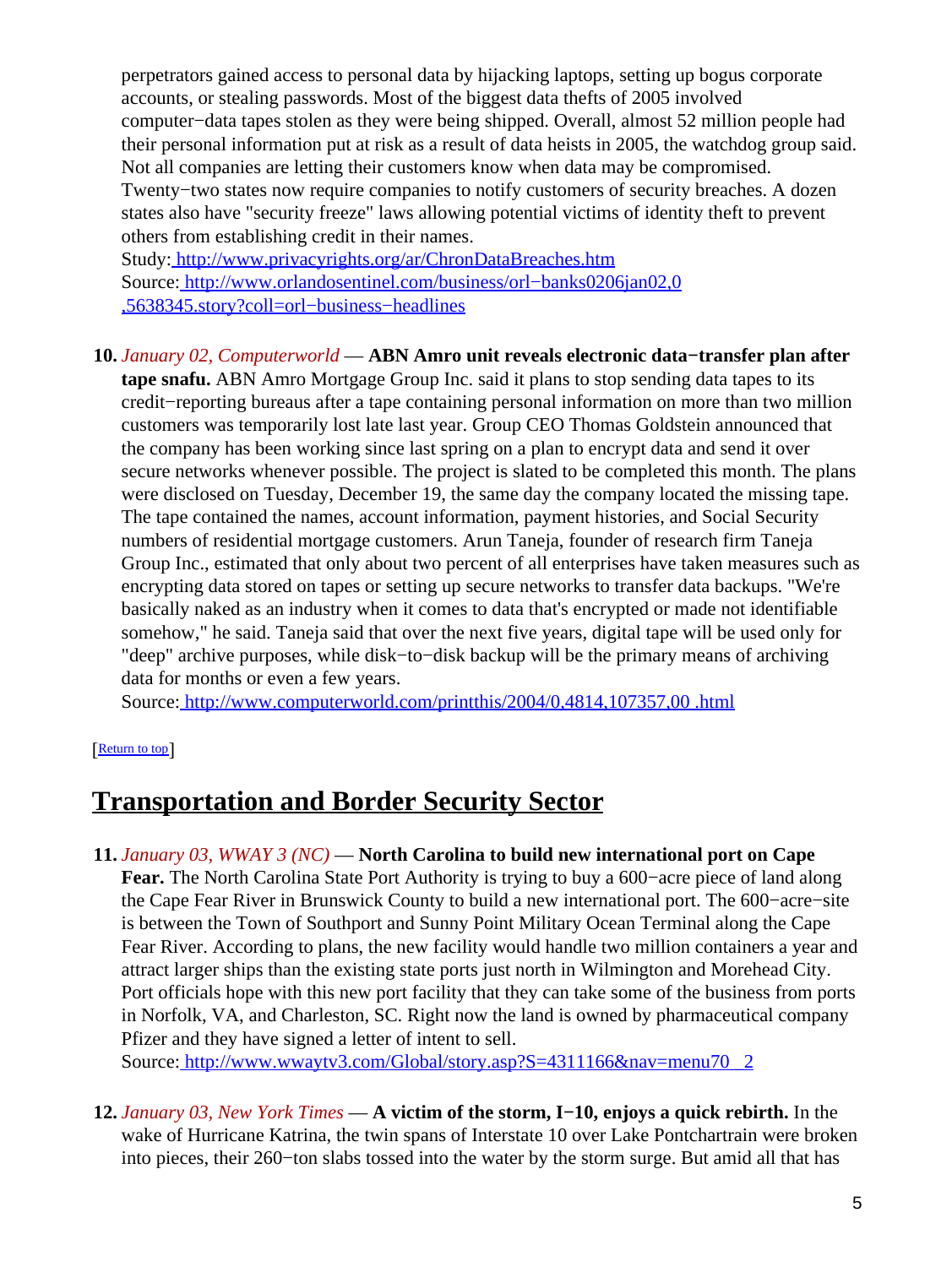gone wrong on the Gulf Coast, the repair of the crucial highway has gone unusually right, coming in ahead of time and under budget. The State of Louisiana and the contractor were able to open one span in October and plan to have traffic flowing on the other as early as January 6, nearly two weeks ahead of schedule. With the bridges torn apart, a major artery of transportation joining New Orleans and Slidell was cut off. I−10 is one of three coast−to−coast interstates that link the entire nation, stretching from Jacksonville, FL, to Los Angeles. Road damage from Hurricanes Katrina and Rita was widespread across coastal Louisiana and Mississippi. In Congressional testimony in October, Johnny B. Bradberry, the Louisiana transportation secretary, estimated the cost of repairing and replacing the state's damaged roads, bridges, public ports, airports, railroads, and other transportation systems at \$5.5 billion. But one of the highest priorities was getting the Interstate open, and doing so quickly required creative thinking, dedication, and no small amount of luck.

Source[: http://www.nytimes.com/2006/01/03/national/nationalspecial/0](http://www.nytimes.com/2006/01/03/national/nationalspecial/03highway.html?pagewanted=all) [3highway.html?pagewanted=all](http://www.nytimes.com/2006/01/03/national/nationalspecial/03highway.html?pagewanted=all)

<span id="page-5-0"></span>**13.** *January 03, Washington Post* — **Independence Air to end flights on Thursday.** Flyi Inc., parent of Dulles−based low−fare airline Independence Air, said on Monday, January 2, it will discontinue flights after Thursday evening, January 5, because it cannot find a buyer for its financially troubled operation. The demise of Independence Air, whose blue and white jets have become a familiar sight in the skies around Washington Dulles International Airport, will leave 2,700 employees, including 2,300 in the Dulles area, out of work, and thousands of passengers scrambling to find alternate flights and secure refunds. The shutdown also will cut competition in the 37 markets Independence serves, probably leading to higher fares at Dulles Airport. In the latest piece of bad news for the U.S. airline industry, Flyi will vanish two months after it filed for Chapter 11 bankruptcy protection, complaining of high fuel costs and intense competition, and almost 19 months after it launched service at Virginia's Dulles Airport, promising low fares and coast−to−coast service. Flyi is the largest airline to go out of business since 1991, when both Eastern Air Lines Inc. and Midway Air Lines Inc. folded, industry consultant Darryl Jenkins said.

Source[: http://www.washingtonpost.com/wp−dyn/content/article/2006/01](http://www.washingtonpost.com/wp-dyn/content/article/2006/01/02/AR2006010200857.html) [/02/AR2006010200857.html](http://www.washingtonpost.com/wp-dyn/content/article/2006/01/02/AR2006010200857.html)

#### **14.** *January 03, Associated Press* — **Southwest Airlines returns for opening day in Denver.**

Southwest's first passenger flights in 20 years from Denver are scheduled Tuesday, January 3, with service to Las Vegas and Chicago's Midway Airport. The carrier also will offer Denver−Phoenix service, for a total of 13 daily flights. CEO Gary Kelly said Southwest will add more flights from Denver but declined to give specifics. Kelly said the time was right for Southwest to return, with lower airport fees and other favorable market conditions. Southwest will challenge Denver−based low−fare rival Frontier, which also serves Las Vegas, Chicago and Phoenix among its nearly 50 U.S. destinations. United Airlines has a hub in Denver. Frontier and United combined handle about 75 percent of the airport's passenger traffic. Southwest will probably generate an additional 1.5 million passengers a year at Denver International because it will force other airlines to reduce their fares to compete, Kelly said. Meanwhile, in Philadelphia, Southwest expanded from 14 daily flights when it launched service in May 2004 to 53 daily flights now. The airline plans to lease enough additional gates this year that it could double its flight frequency.

Source[: http://www.usatoday.com/travel/flights/2006−01−03−southwest− denver\\_x.htm](http://www.usatoday.com/travel/flights/2006-01-03-southwest-denver_x.htm)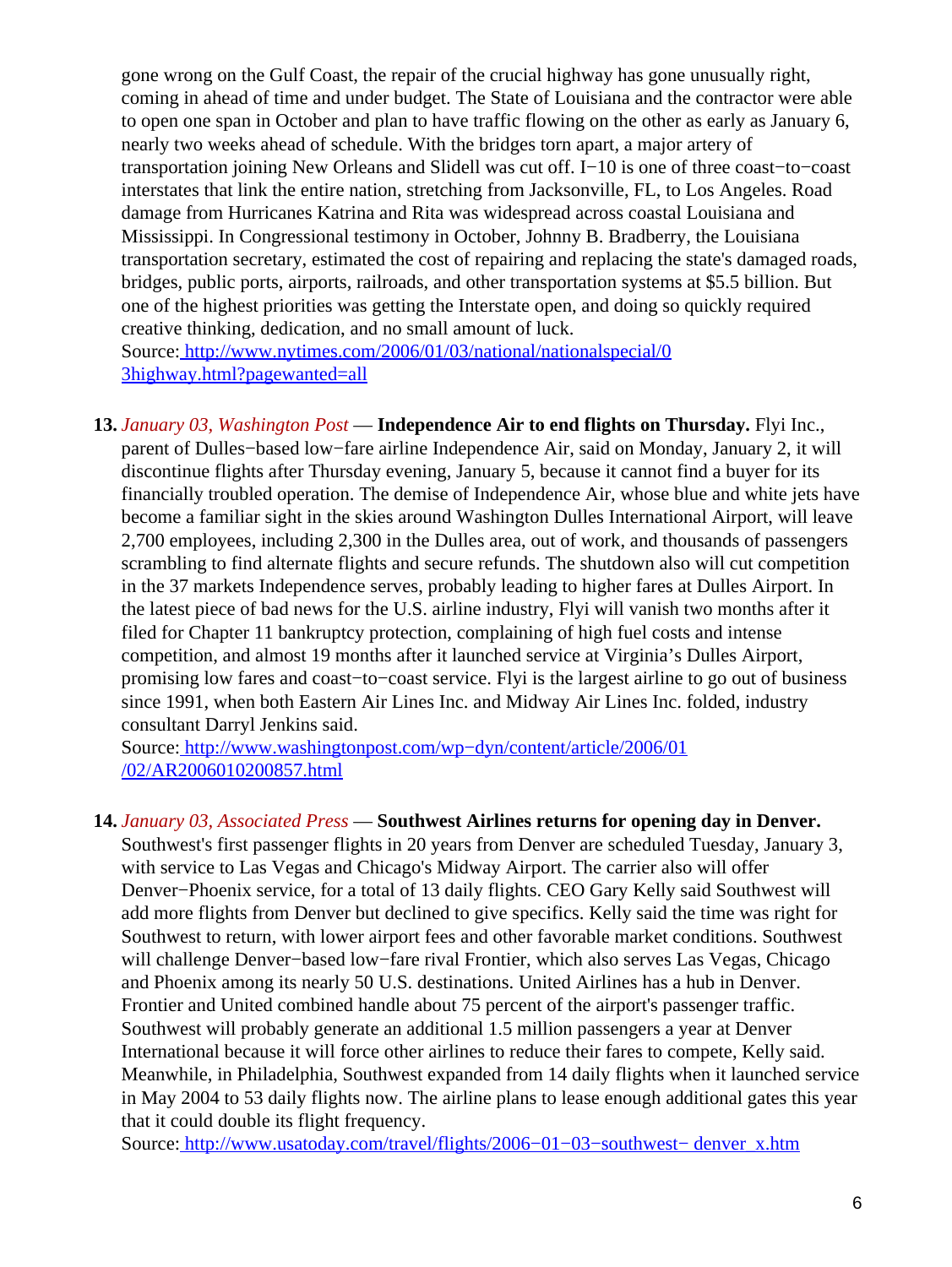- **15.** *January 03, Associated Press* — **Hainan Airlines to offer Boston−China flights.** Hainan Airlines will offer the first direct flights between Boston and China. The deal between Hainan and the Massachusetts Port Authority, which operates Logan International Airport, was announced by Mayor Thomas Menino during his fourth−term inauguration speech. It will be the first nonstop service between China and the United States for the low−cost carrier. The agreement, which still needs Federal Aviation Administration approval, calls for cargo service to begin this summer, with passenger flights to start by year's end. Hainan is China's fourth−largest airline and is in the process of changing its name to Grand China Airline. Source[: http://www.carthagepress.com/articles/2006/01/01/apindex/bus iness/d8esnrt00.txt](http://www.carthagepress.com/articles/2006/01/01/apindex/business/d8esnrt00.txt)
- **16.** *January 03, Washington Business Journal* — **US Air offers help to Independence Air passengers.** Starting January 5, US Airways will let passengers ticketed on a canceled Independence Air flight fly standby on one of its flights for \$50 each way. For \$100 each way, it will give affected passengers a confirmed seat. US Airways says the \$100 confirmed seat offer is good through January 31. The \$50 standby offer is good through March 6. That price doesn't include a number of additional charges, like taxes, airport charges and security fees, that can take that \$100 confirmed seat up to as much as \$125. It's only good for travelers departing from Dulles International Airport, Reagan National Airport, and Baltimore/Washington International Airport. US Airways says the offer is only for Independence Air customers stuck with useless tickets, and only good for travel on the exact same dates. Source[: http://washington.bizjournals.com/washington/stories/2006/01 /02/daily6.html](http://washington.bizjournals.com/washington/stories/2006/01/02/daily6.html)

#### **17.** *December 30, Tech Web* — **DHS to test RFID passports at San Francisco airport.** The

Department of Homeland Security (DHS) will begin testing passports embedded with radio frequency identification (RFID) technology at the San Francisco International Airport mid−January, a spokesperson for the agency said Friday, December 30. Australia, New Zealand and Singapore have begun to issue passports to travelers with RFID chips. Many pass through the San Francisco, making it a likely location to test the technology, according to Anna Hinken, a US−Visit spokesperson at DHS. "We're bringing technology to the borders and chose RFID as one to help reach the goals of expediting safe entrance into the United States," she said. San Francisco is not the first major U.S. city to trial the technology. Through the US−Visit program, the DHS ran a three−month test with RFID−embedded e−passports in fall 2005 at the Los Angeles International Airport. Other RFID projects have been in the works, too. There are more trials underway. RFID chips have been embedded in I−94 forms. People who frequently cross U.S. borders to work, for example, are required to carry these forms. Tests at the five border crossings will continue through spring 2006.

Source[: http://www.techweb.com/showArticle.jhtml?articleID=175800140](http://www.techweb.com/showArticle.jhtml?articleID=175800140)

[[Return to top](#page-0-1)]

### <span id="page-6-0"></span>**Postal and Shipping Sector**

Nothing to report. [[Return to top](#page-0-1)]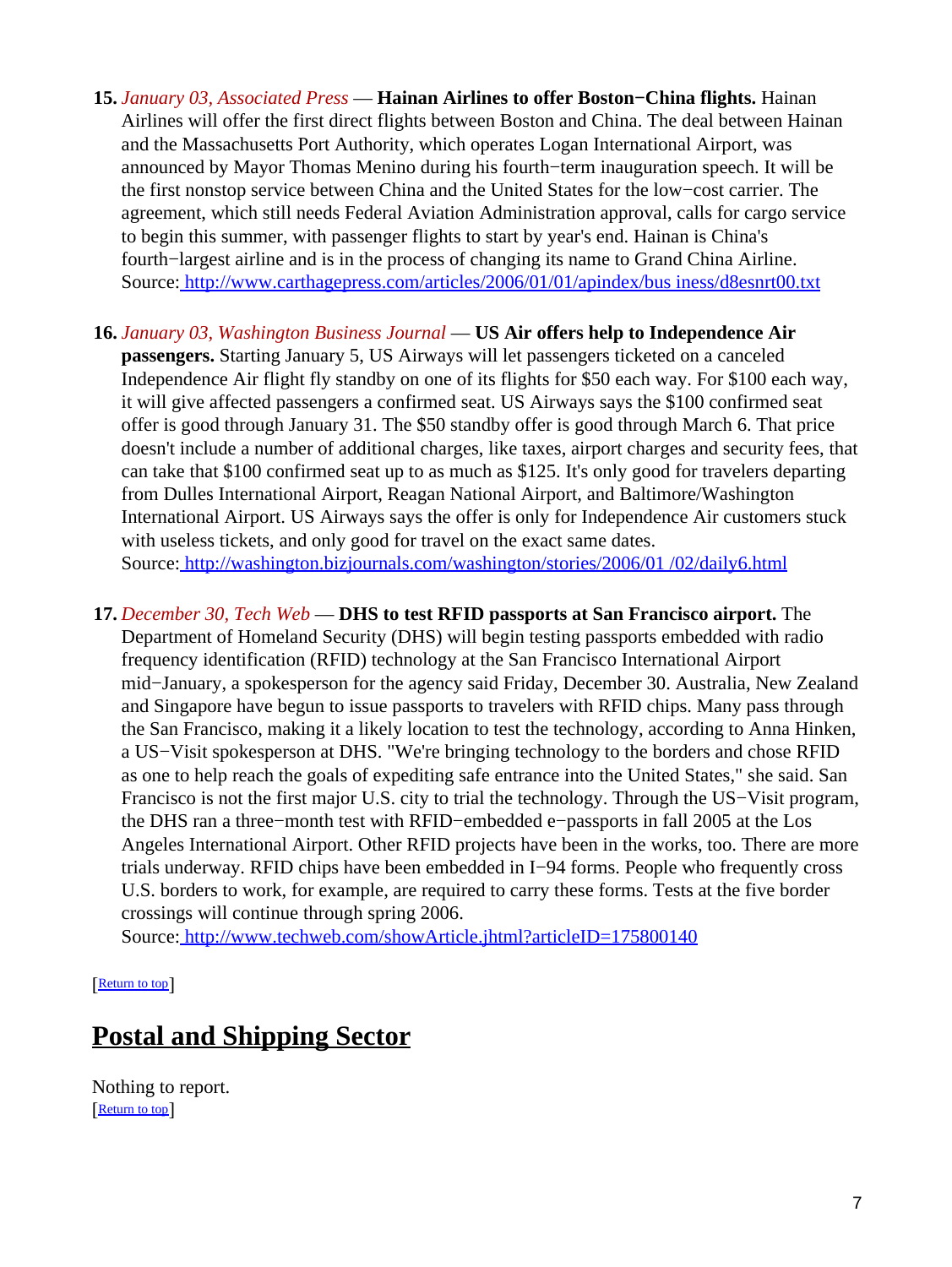## <span id="page-7-0"></span>**Agriculture Sector**

Nothing to report. [[Return to top](#page-0-1)]

# <span id="page-7-1"></span>**Food Sector**

**18.** *January 03, Associated Press* — **South Korea, U.S. to hold talks on beef imports.** South Korea has scheduled talks with the U.S. next week on ending its two−year−old ban on American beef, the government in Seoul said Tuesday, January 3. South Korean shut its doors to U.S. beef imports in December 2003 after the first U.S. case of mad cow disease. At the time it was the third−largest foreign market for American beef, after Japan and Mexico. The two−day talks will begin Monday, January 9 in Seoul, the Agriculture and Forestry Ministry said in a release. A ministry advisory committee said last month that U.S. beef could be considered safe to consume if tougher inspection and quarantine measures were taken. The committee also said there were no decisive grounds to say U.S. beef wasn't safe. In 2002, South Korea imported 213,000 tons of U.S. beef worth \$610 million, according to the U.S. Meat Export Federation.

Source[: http://www.signonsandiego.com/news/world/20060103−0000−skore a−us−beef.html](http://www.signonsandiego.com/news/world/20060103-0000-skorea-us-beef.html)

**19.** *January 03, FoodNavigator.com* — **Foodborne infections increase.** A general increase in reported cases of campylobacteriosis over the last few years in the European Union's (EU) fifteen original member states indicates that food companies need to step up their safety procedures against the disease. The statistics are in the European Commission's first report on the persistence in the EU of a range of zoonoses, foodborne diseases, that are transmissible from animals to humans. The report takes the pulse on the state of food safety in the EU. In 2004 the 25 EU countries reported a total of 6,860 outbreaks of zoonoses, with 42,447 people affected. "The information submitted on antimicrobial resistance in zoonotic bacteria indicated that animals and food of animal origin might serve as reservoirs for resistant bacteria with the risk of direct or indirect transfer of resistant bacteria to humans," the Commission found. By far the most frequently reported zoonotic diseases in humans are salmonellosis and campylobacteriosis, with the most deadly being listerious, the report found. There were 192,703 reported cases of salmonellosis and 183,961 of campylobacteriosis cases reported during 2004 in the EU's 25 member states. The totals have increased for 2004 due to the expansion of the EU to include 10 new member states.

Source[: http://www.foodnavigator.com/news/ng.asp?n=64828−food−safety](http://www.foodnavigator.com/news/ng.asp?n=64828-food-safety-zoonoses-campylobacteria) [−zoonoses−campylobacteria](http://www.foodnavigator.com/news/ng.asp?n=64828-food-safety-zoonoses-campylobacteria)

[[Return to top](#page-0-1)]

## <span id="page-7-2"></span>**Water Sector**

Nothing to report. [[Return to top](#page-0-1)]

# <span id="page-7-3"></span>**Public Health Sector**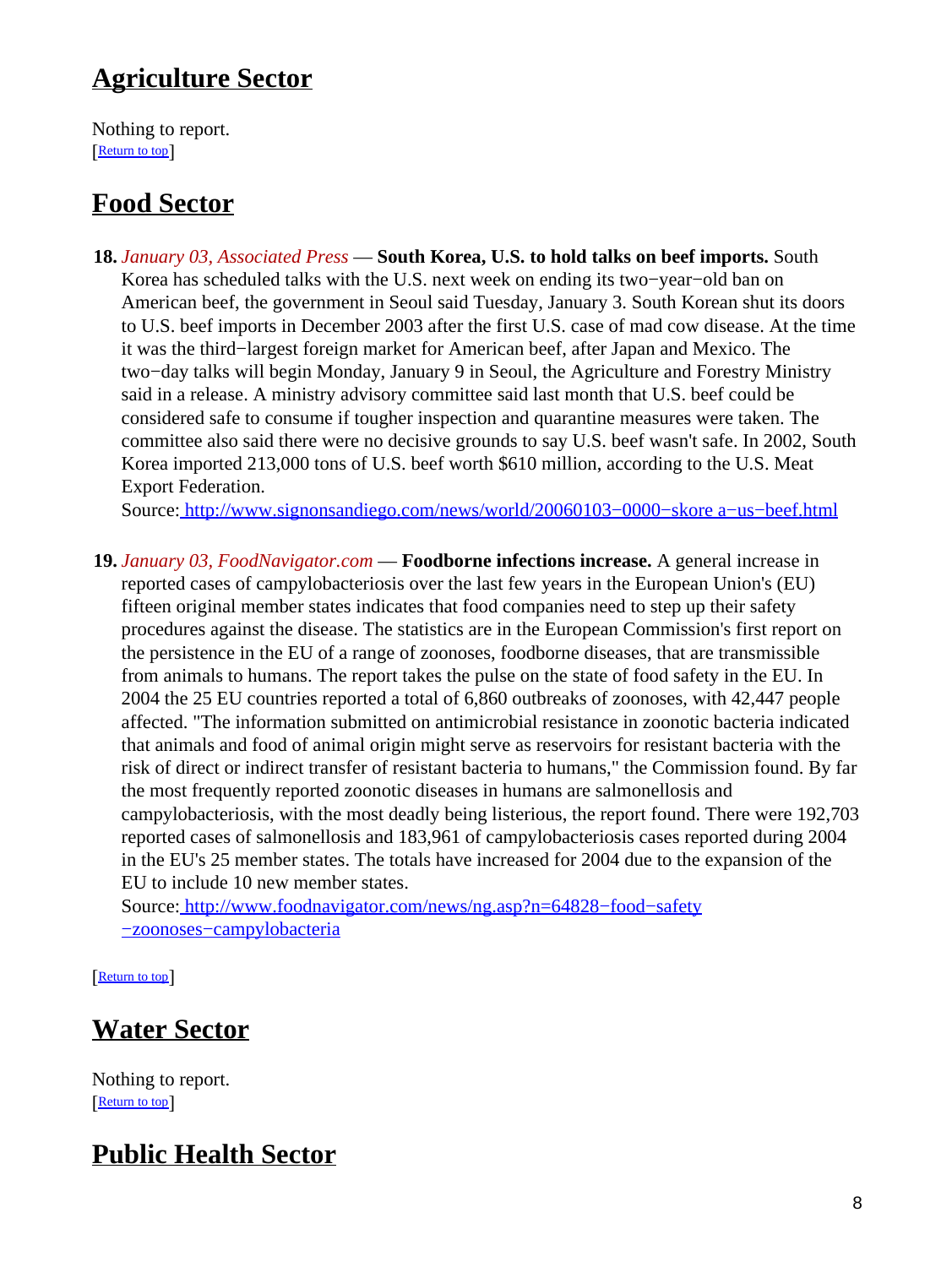**20.** *January 03, San Jose Mercury News (CA)* — **Bogus bird flu drugs flooding the Internet.** The Internet is awash with bogus drugs to counter a possible bird−flu pandemic, including counterfeit Tamiflu −− the highly sought−after antiviral agent. Hundreds of fake Tamiflu pills sold to U.S. consumers by Asian online entrepreneurs have been seized in San Francisco, CA, over the past month, most recently on Wednesday, December 28. How much fraudulent Tamiflu is being sold isn't clear. The manufacturer said they are aware of only one instance of counterfeit Tamiflu showing up outside the U.S. Those pills, found in Holland, contained only Vitamin C and lactose, and were improperly labeled. But government officials fear fake Tamiflu will become a growing plague, particularly in the U.S. Since November 26, U.S. Customs Service officials at the South San Francisco airmail facility say, they have seized 53 packages containing fake Tamiflu pills mailed by Asian companies to U.S. consumers who bought them online. Federal agents also confiscated a suspicious small package of Tamiflu in Honolulu on December 22, but haven't completed a chemical analysis of it. Bogus Tamiflu isn't the only worrisome bird−flu remedy being promoted on the Web. The U.S. Food and Drug Administration sent warning letters to nine Internet marketers it accused of peddling phony remedies. The companies offered everything from "soil−based organisms" to "systemic enzymes."

Source[: http://www.mercurynews.com/mld/mercurynews/business/13538069 .htm](http://www.mercurynews.com/mld/mercurynews/business/13538069.htm)

**21.** *January 02, Agence France−Presse* — **Strict health, security checks await Mecca pilgrims.**

Saudi authorities are working hard to ensure Muslim pilgrims flocking to join the annual pilgrimage to Mecca are disease−free. "The first thing we did one month ago was compile a list of countries plagued with certain diseases," says Mohammed al−Harthi, director of the health control center at King Abdul Aziz airport in Jeddah. He says special measures have been implemented to deal with pilgrims coming from Africa, the Indian subcontinent, and countries like Egypt and Yemen where infectious diseases are common. By Friday, December 30, more than 1.1 million pilgrims had already arrived in Saudi Arabia ahead of the annual pilgrimage. It is estimated that a total of two million pilgrims will come this year. Most arrive by air. "Once a plane lands, we dispatch two inspectors," says Harthi. "The door of the aircraft is not opened until our people get there." He says inspectors collect a written certificate from the pilot confirming that the plane has been disinfected and check for empty spray canisters as proof. Passengers are then bused to a special pilgrims' terminal where they are required to produce a clean bill of health from their home country and are given supplementary vaccinations where necessary.

Source[: http://news.yahoo.com/s/afp/20060102/hl\\_afp/saudireligionhaj](http://news.yahoo.com/s/afp/20060102/hl_afp/saudireligionhajjhealthsecurity_060102194400;_ylt=ApI5OOTYd3Gk0r_Q8UWmqcmJOrgF;_ylu=X3oDMTBiMW04NW9mBHNlYwMlJVRPUCUl) jhealthsecurity\_060102194400;\_vlt=ApI5OOTYd3Gk0r\_Q8UWmqcmJOr [gF;\\_ylu=X3oDMTBiMW04NW9mBHNlYwMlJVRPUCUl](http://news.yahoo.com/s/afp/20060102/hl_afp/saudireligionhajjhealthsecurity_060102194400;_ylt=ApI5OOTYd3Gk0r_Q8UWmqcmJOrgF;_ylu=X3oDMTBiMW04NW9mBHNlYwMlJVRPUCUl)

**22.** *January 01, Baltimore Business Journal (MD)* — **Hospitals prepare for avian flu outbreak.** Maryland's hospitals are ramping up their emergency response plans and buying supplies in preparation for the possibility that avian influenza could strike the U.S. Public health officials worry that the H5N1 avian influenza virus, which has killed millions of birds and more than 70 people in Asia, will mutate into a form that spreads easily among humans. Maryland's hospitals in the coming months will receive seven million dollars in federal funding to help prepare for disasters, said Frank Monius, an assistant vice president with the Maryland Hospital Association. A portion of that money will pay for additional supplies of masks, facial shields,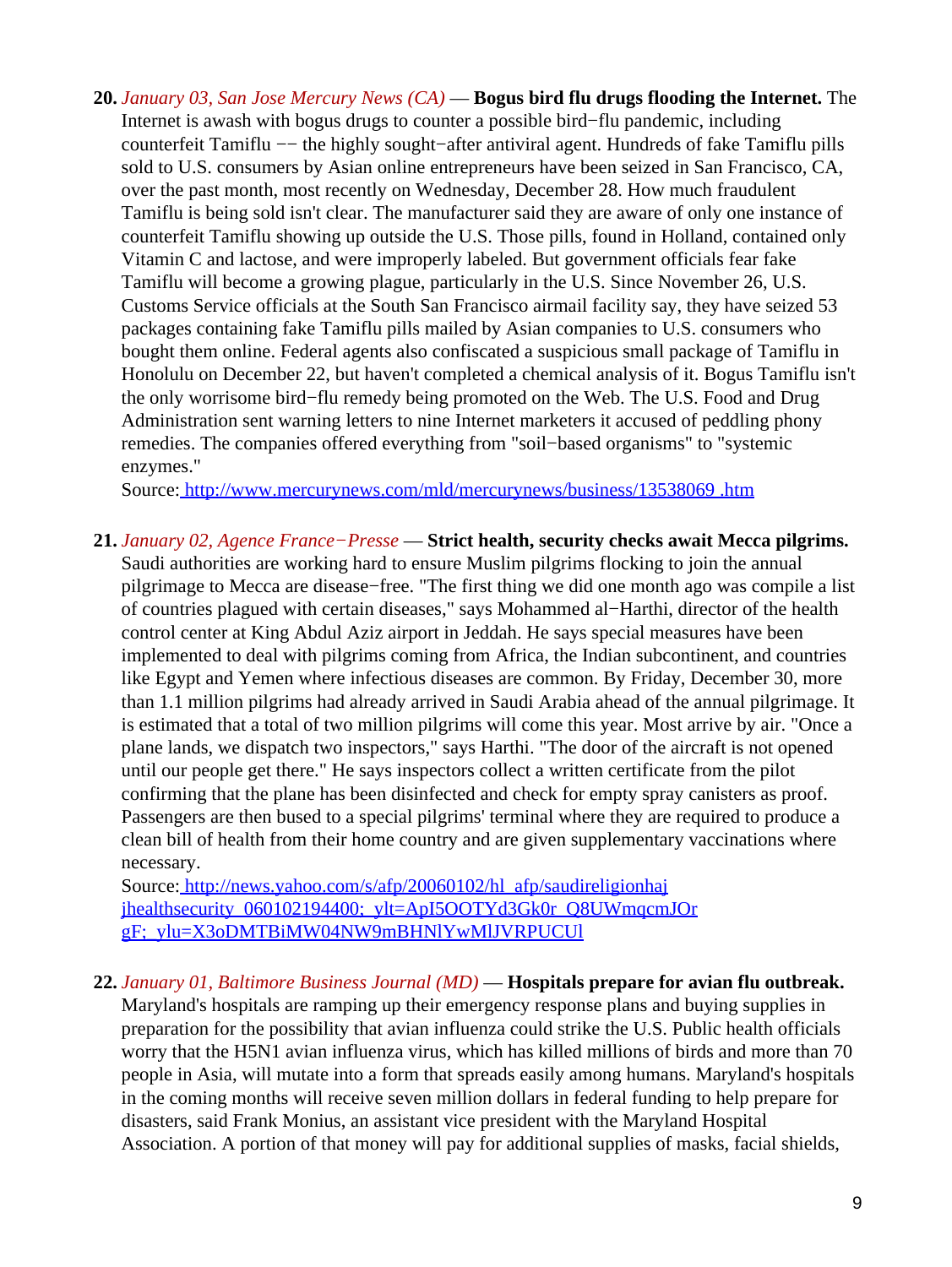gowns, sterile gloves, and medicine that would be needed in the event of a flu pandemic. It's a good idea for hospitals to stock up on such supplies now, Monius said, because there's likely to be a rush to buy them if there is a confirmed case in which avian flu is transmitted from one person to another. The University of Maryland, Baltimore's law school on January 13 will hold a symposium to discuss potential responses to an avian flu outbreak. Source[: http://msnbc.msn.com/id/10679972/](http://msnbc.msn.com/id/10679972/)

[[Return to top](#page-0-1)]

## <span id="page-9-0"></span>**Government Sector**

**23.** *January 03, News−Record (NC)* — **New bailiff skilled at sniffing trouble.** There's a new bailiff patrolling the halls of Guilford County's two courthouses in Greensboro, NC. The county paid \$10,000 for Brek, a two−year−old German shepherd, and an eight−week class where Deputy John Bush trained the dog. The cost includes refresher courses. Brek's first day on the job was October 31, and he has since spent his time learning the courthouse layout, as well as the county schools that he would visit if a bomb threat were made to one of them. Deputies now have nine dogs working in the Guilford County Sheriff's Department, which includes a bloodhound in training. Brek is the only dog specialized in bomb detection. Most other dogs sniff out narcotics. Sheriff's officials say they've had relatively few problems in the courthouses over the years, though Brek adds extra security. But a series of high−profile bomb threats around the Triad last spring prompted sheriff's officials to consider purchasing a bomb dog. The Greensboro Police Department uses two dogs to help hunt explosives. The city animals were in service before the bomb threats.

Source[: http://www.news−record.com/apps/pbcs.dll/article?AID=/200601](http://www.news-record.com/apps/pbcs.dll/article?AID=/20060103/NEWSREC0101/60103001/1001/NEWSREC0201) [03/NEWSREC0101/60103001/1001/NEWSREC0201](http://www.news-record.com/apps/pbcs.dll/article?AID=/20060103/NEWSREC0101/60103001/1001/NEWSREC0201)

#### [[Return to top](#page-0-1)]

### <span id="page-9-1"></span>**Emergency Services Sector**

**24.** *January 03, Boston Globe* — **Blast in West Virginia mine traps 13; rescuers struggle to make contact.** Rescue workers hampered by silence, debris, and pockets of deadly carbon monoxide struggled late Monday night, January 2, to reach 13 coal miners trapped nearly 300 feet underground by a powerful mine shaft explosion in the Sago Mine of Tallmansville, WV. By nightfall, search teams had begun to move cautiously on foot down to the spot where the miners were believed to be trapped. By 10 p.m. EST, rescuers had proceeded about 4,800 feet into the shaft, still more than 8,000 feet from where the miners were believed trapped. Rescue teams were slowed, officials said, by concerns about air quality and efforts to ensure they had adequate oxygen as they descended. The teams had to wait more than 12 hours until officials drilled holes in the area above the cave−in site to vent and test for toxic carbon monoxide that they thought might have built up inside the shaft after the explosion. Rescue crews were also preparing to drill deeper borings to lower a listening device to scan for any sounds of life. And federal mine safety officials rushed a rescue robot to the cave−in site, located in a hilly rural area about 100 miles northeast of Charleston, WV.

Source[: http://www.boston.com/news/nation/articles/2006/01/03/blast\\_](http://www.boston.com/news/nation/articles/2006/01/03/blast_in_w_virginia_mine_traps_13/)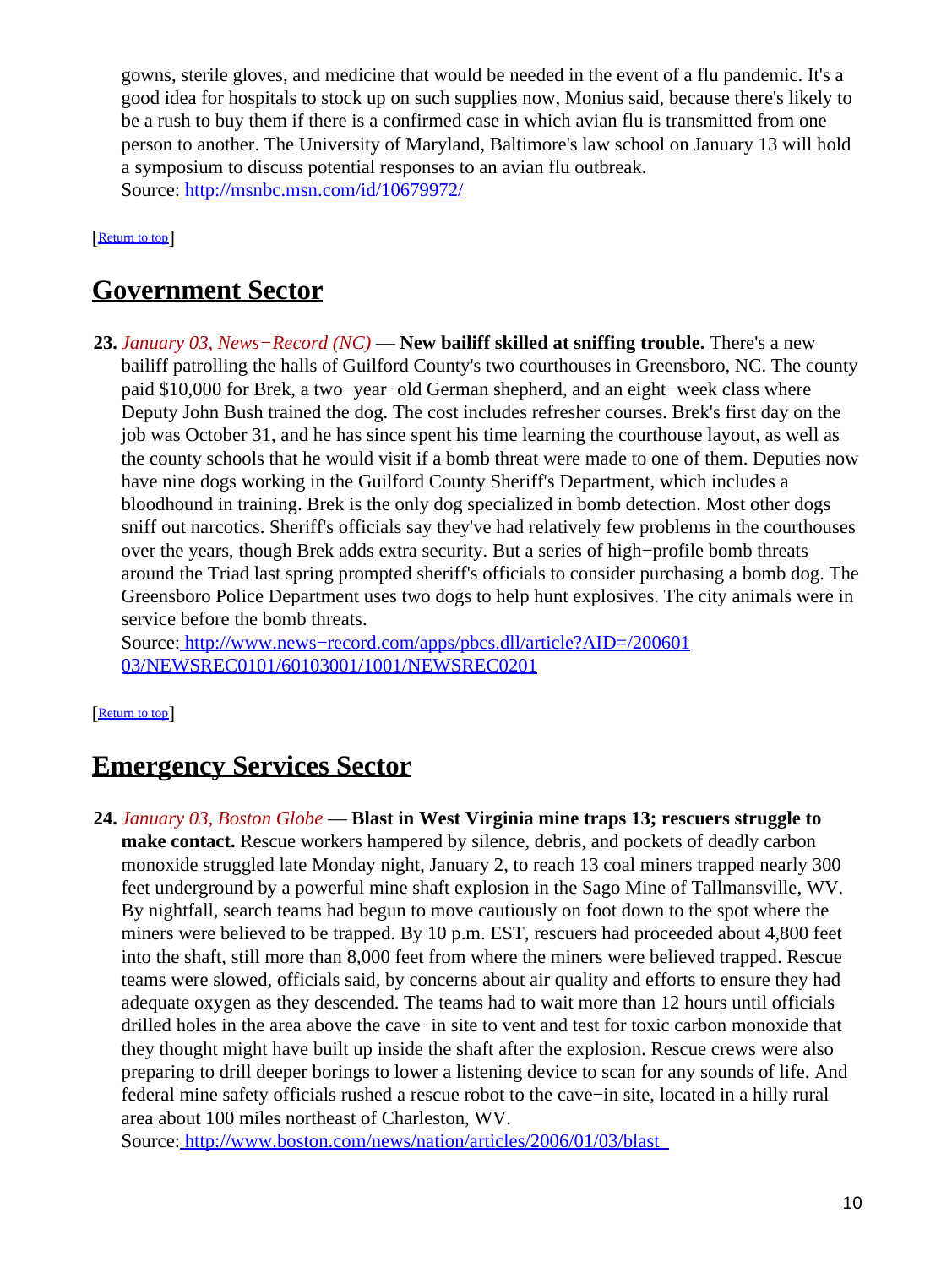[in\\_w\\_virginia\\_mine\\_traps\\_13/](http://www.boston.com/news/nation/articles/2006/01/03/blast_in_w_virginia_mine_traps_13/)

- **25.** *January 02, Washington Post* — **A lesson from Katrina: Pets should be considered in disaster plans.** For years, despite an estimated 69 million U.S. households with a pet, animal advocates have been relegated to the fringes of emergency planning. After Katrina, however, and the sight of people in New Orleans refusing to evacuate and in some cases dying with their pets, emergency officials are starting to take animal rescue seriously. By saving the pets, advocates said, owners can be saved as well. In Calvert and Montgomery Counties, MD, planners are trying to establish emergency pet shelters alongside those for humans. On Capitol Hill, five representatives have proposed making pet disaster planning mandatory by tying it to federal funds. Modern pet disaster planning didn't truly begin, U.S. experts said, until after Hurricane Andrew in 1992. However, Hurricane Katrina drew even more attention to the issue when the Federal Emergency Management Agency activated all four of its veterinary units, making it what the agency called the largest simultaneous deployment of veterinary relief in U.S. history −− more than 200 veterinarians. Several states, including New York and Pennsylvania, have since begun revising their evacuation plans to include pets. Source[: http://www.washingtonpost.com/wp−dyn/content/article/2006/01](http://www.washingtonpost.com/wp-dyn/content/article/2006/01/02/AR2006010200442.html) [/02/AR2006010200442.html](http://www.washingtonpost.com/wp-dyn/content/article/2006/01/02/AR2006010200442.html)
- **26.** *January 02, Government Technology* — **Interoperability is only part of the problem plaguing emergency communication.** The 9/11 terrorist attacks triggered a nationwide scramble to develop interoperable communications among emergency responders. But Hurricane Katrina left officials scratching their heads over the utter disappearance of even basic communications. Radio system failures meant local first responders couldn't communicate easily among themselves, not to mention the array of outside agencies that arrived on the scene to help. "We didn't have an interoperability problem, we had an operability problem," said Lt. Col. Joey Booth of the Louisiana State Police. "We couldn't communicate within our own department much less with other departments. We had a lot of responders coming in to help, but our system didn't have the capacity to operate with all these new users." Experts say these shortcomings point to the need for more attention on ensuring the availability of radio systems during major disasters, or at least to creating plans that guide first responders when radio communications fail. Ultimately, the challenges of radio operability and interoperability are intertwined. To succeed, policymakers and emergency responders must tackle both issues: building radio systems that withstand worst−case disasters and linking to systems used by other agencies.

Source[: http://www.govtech.net/magazine/channel\\_story.php/97721](http://www.govtech.net/magazine/channel_story.php/97721)

**27.** *January 02, Travel Daily News* — **Chinese airport conducts critical anti−hijacking drill.** The first, large−scale anti−hijack drill was held at China's Guangzhou Baiyun International Airport and carried out by the newly created Guangdong Province Anti−Hijack Team. The scenario involved four mock terrorists who "hijacked" an in−flight China Southern Airlines Boeing 757 aircraft with 120 passengers on−board. They demanded the pilot fly them to another country but because the plane was "low on fuel", it was forced to "land" at Guangzhou Baiyun International Airport. As the "hijacked" China Southern Aircraft "landed" at Baryon International Airport, the armed Anti−Hijack Team quickly besieged the runway. Two police helicopters were immediately dispatched and circled over the tarmac, while fire engines and ambulances were standing by. More than 800 law enforcement representatives from more than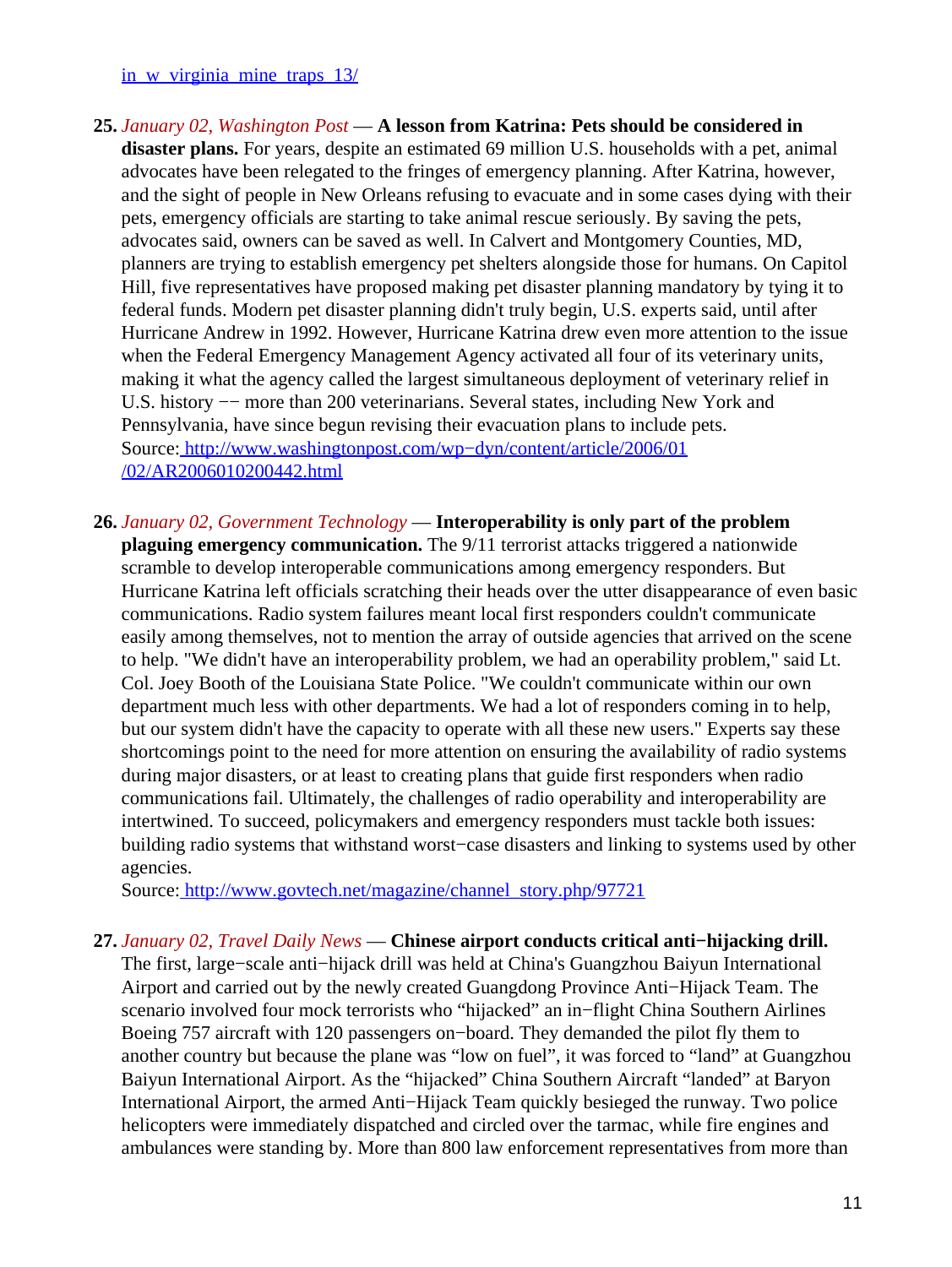10 different organizations including the Armed Police Force Corp, Guangdong Province Public Security Agency, Central and South China Air Traffic Management Bureau, General Administration of Civil Aviation of China and China Southern Airlines together with two helicopters and more than 80 automobiles joined in the mock crisis emergency simulation. Source[: http://www.traveldailynews.com/new.asp?newid=26957&subcatego ry\\_id=98](http://www.traveldailynews.com/new.asp?newid=26957&subcategory_id=98)

[[Return to top](#page-0-1)]

### <span id="page-11-0"></span>**Information Technology and Telecommunications Sector**

- **28.** *December 30, Federal Computer Weekly* — **Defense Information Systems Agency declares GIG−BE fiber net fully operational.** The Defense Information Systems Agency (DISA) declared its nationwide fiber−optic network operational Friday, December 30, but said a few outlying nodes remain to be connected in the near future. DISA's Global Information Grid−Bandwidth Expansion (GIG−BE) network consists of high−speed OC−192 circuits that connect major Department of Defense (DoD) installations in the United States. The network can handle traffic up to the top−secret level. Air Force Lt. Gen. Charles Croom, DISA's director, said GIG−BE provides DoD with "an optimized backbone similar to an interstate system where data traveling great distances can be moved at high speeds without bottlenecks." The fiber–optic network, which costs approximately \$800 million, complements DISA's Defense Information Systems Network, Croom said. That network connects outlying installations and DoD activities to GIG−BE. Source[: http://www.fcw.com/article91833−12−30−05−Web](http://www.fcw.com/article91833-12-30-05-Web)
- **29.** *December 29, Government Computer News* — **Federal agencies to spend almost \$1 billion on new airwaves.** It will cost 12 federal agencies nearly \$936 million to move their radio communications out of a range of the spectrum that the Federal Communications Commission (FCC) plans to auction off for next−generation mobile broadband services, according to a Commerce Department report issued last week. Under the December 2004 Commercial Spectrum Enhancement Act, which called for auctioning spectrum in the 1710− to 1755−MHz band used for fixed wireless government communications, the Commerce Department's National Telecommunications and Information Administration (NTIA) was tasked with estimating the cost of reassigning systems already operating in the band. The good news, according to NTIA, is that the \$936 million figure is significantly less than wireless industry estimates. In addition to the 1710− to 1755−MHz spectrum, the FCC plans to auction spectrum in the 2110− to 2155−MHz band, which is a nongovernmental band. According to the NTIA analysis, 2,240 systems will have to be reassigned to new radio frequencies. Most of the work should be completed in three years. Affected agencies include the Defense, Energy, Homeland Security, Interior and Justice departments, as well as NASA, the Federal Aviation Administration, Internal Revenue Service and Postal Service. Source[: http://www.gcn.com/vol1\\_no1/daily−updates/37847−1.html](http://www.gcn.com/vol1_no1/daily-updates/37847-1.html)
- **30.** *January 03, Times Online (United Kingdom)* — **Nine hotspots will offer wireless Internet use in the UK.** Beginning in March, residents in nine urban centers across Britain will be able to access the Internet from their laptops outdoors, without cables, and use their mobile phones to make calls over the Web after a small technology firm launches the first part of a nationwide WiFi network. The move to roll out wireless Internet technology will threaten the revenues of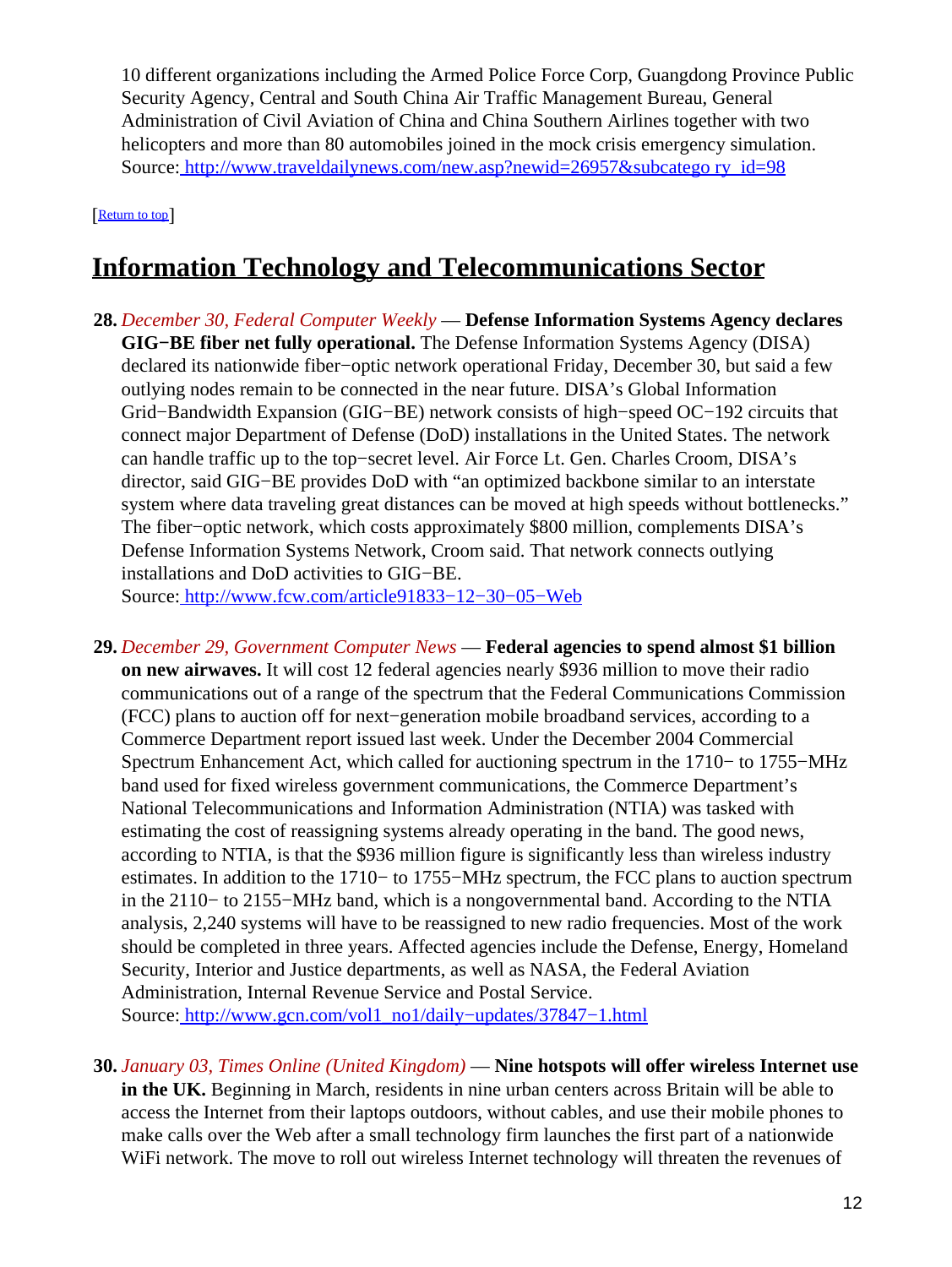Britain's mobile phone operators. Birmingham, Manchester and Leeds are among eight cities −− plus three London boroughs −− singled out for the installation of so−called "WiFi hotspots." Many mobile phone users will be able to bypass their mobile phone networks to make inexpensive national and international calls, send e−mails or transfer documents using the new Internet networks. Phones with a WiFi chip can link to wireless Internet networks at the touch of a button. There are at present about 25 mobile phone handsets that have WiFi chips installed. However, that number is set to increase rapidly as the technology becomes more widely available.

Source[: http://business.timesonline.co.uk/article/0,,9075−1967322,00 .html](http://business.timesonline.co.uk/article/0,,9075-1967322,00.html)

#### **31.** *January 02, IDG News Service* — **SANS: Don't wait for Microsoft to fix WMF flaw.**

Windows users should install an unofficial security patch now, without waiting for Microsoft to make its move, advised security researchers at the SANS Institute's Internet Storm Center (ISC). Their recommendation follows a new wave of attacks on a flaw in the way versions of Windows from 98 through XP handle malicious files in the WMF (Windows Metafile) format. One such attack arrives in an e−mail message entitled "happy new year," bearing a malicious file attachment called "HappyNewYear.jpg" that is really a disguised WMF file, security research companies, including iDefense and F−Secure, said Sunday, January 1. Even though the file is labeled as a JPEG, Windows recognizes the content as a WMF and attempts to execute the code it contains. Staff at the ISC worked over the weekend to validate and improve an unofficial patch developed by Ilfak Guilfanov to fix the WMF problem, according to an entry in the Handler's Diary, a running commentary on major IT security problems on the ISC Website.

Updated version of Guilfanov's patch:<http://isc.sans.org/diary.php?storyid=999> Source[: http://www.techworld.com/security/news/index.cfm?NewsID=5070 &inkc=0](http://www.techworld.com/security/news/index.cfm?NewsID=5070&inkc=0)

- **32.** *January 02, eWeek* — **Sprint to acquire Velocita Wireless.** In an acquisition announcement, Sprint Nextel said it will buy Velocita Wireless, a wireless data service company that provides e−mail, messaging, vehicle location, point−of−sale and other services to about 400,000 enterprise and government customers. The acquisition brings Sprint Nextel much−needed spectrum in the 900MHz band to fill in gaps in the IDEN Walkie−Talkie−like network built by Nextel through dozens of acquisitions of small, mobile radio operators. Source[: http://www.eweek.com/article2/0,1895,1907190,00.asp](http://www.eweek.com/article2/0,1895,1907190,00.asp)
- **33.** *January 01, Security Focus* — **IBM AIX getShell and getCommand file enumeration** vulnerability. IBM AIX is prone to a local vulnerability in getShell and getCommand. This issue may let local attackers enumerate the existence of files on the computer that they wouldn't ordinarily be able to see.

Source[: http://www.securityfocus.com/bid/16102/info](http://www.securityfocus.com/bid/16102/info)

<span id="page-12-0"></span>**34.** *January 01, Security Focus* — **IBM AIX getShell and getCommand partial file disclosure** vulnerability. IBM AIX is prone to a local vulnerability in getShell and getCommand. This vulnerability may let the attacker gain unauthorized read access to shell scripts on the computer. Source[: http://www.securityfocus.com/bid/16103/info](http://www.securityfocus.com/bid/16103/info)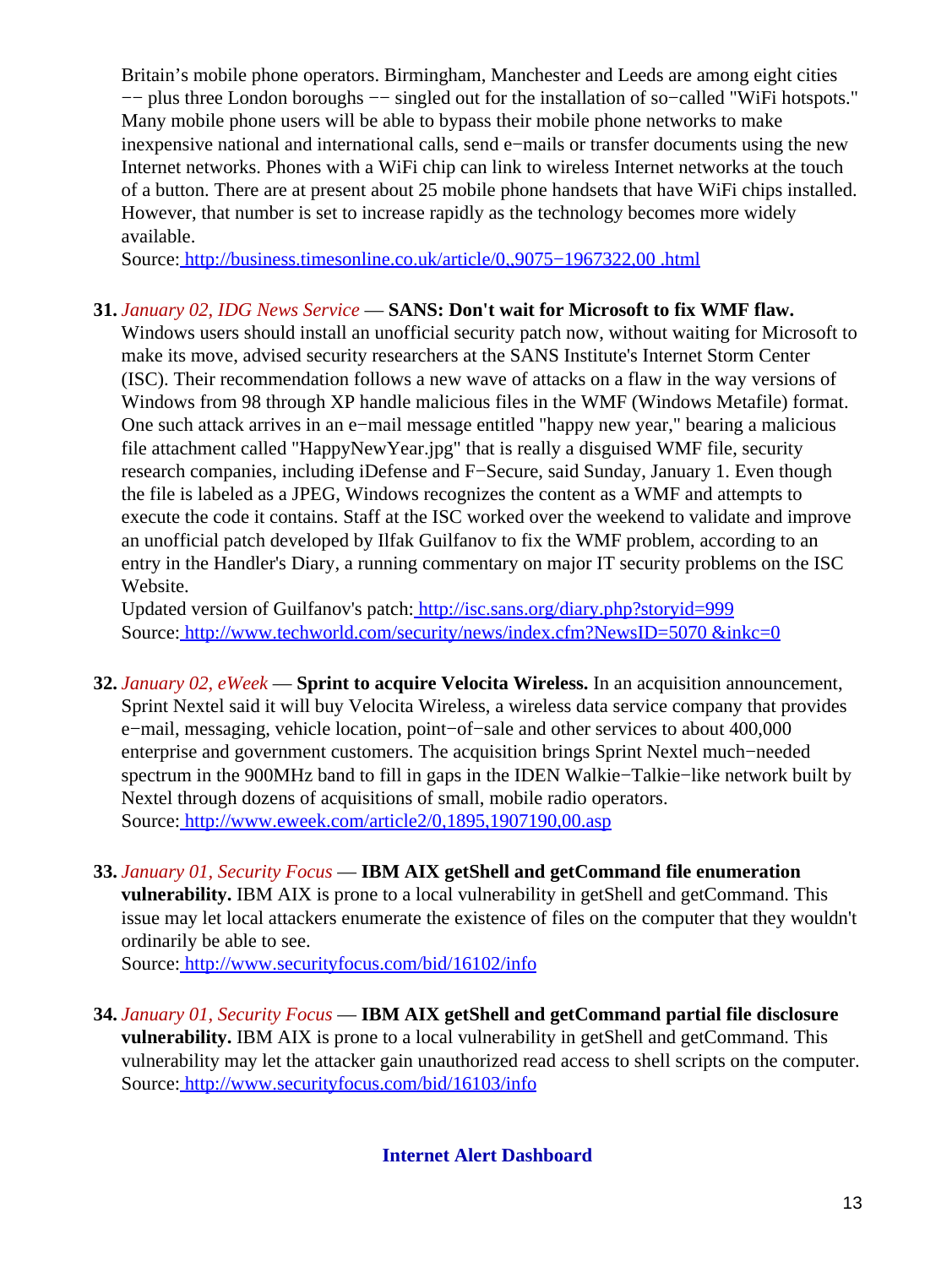#### **DHS/US−CERT Watch Synopsis**

**Over the preceding 24 hours, there has been no cyber activity which constitutes an unusual and significant threat to Homeland Security, National Security, the Internet, or the Nation's critical infrastructures.**

**US−CERT Operations Center Synopsis:** US−CERT is aware of active exploitation of a vulnerability in how Microsoft Windows handles Windows Metafiles (".wmf"). Several variations of the WMF exploit file have been released that attempt to avoid detection by anti−virus software and intrusion detection and intrusion prevention systems. A Windows system may be compromised through several methods including:

Opening a specially crafted WMF file. Note that a malicious WMF file may masquerade as a JPEG or other type of image file.

Visiting a specially crafted web site.

Placing a malicious WMF file in a location that is indexed by Google Desktop Search or other content indexing software.

Viewing a folder that contains a malicious WMF file with Windows Explorer.

Once the vulnerability is exploited, a remote attacker may be able to perform any of the following malicious activities:

Execute arbitrary code

Cause a denial of service condition

Take complete control of a vulnerable system

For more information about this vulnerability please review:

Technical Cyber Security Alert TA05−362A / Microsoft Windows Metafile Handling Buffer Overflow:

[http://www.us−cert.gov/cas/techalerts/TA05−362A.html](http://www.us-cert.gov/cas/techalerts/TA05-362A.html)

US−CERT Vulnerability Note VU#181038 / Microsoft Windows Metafile handler SETABORTPROC GDI Escape vulnerability:

<http://www.kb.cert.org/vuls/id/181038>

Microsoft Security Advisory 912840 / Vulnerability in Graphics Rendering Engine Could Allow Remote Code Execution

[http://www.microsoft.com/technet/security/advisory/912840.ms px](http://www.microsoft.com/technet/security/advisory/912840.mspx)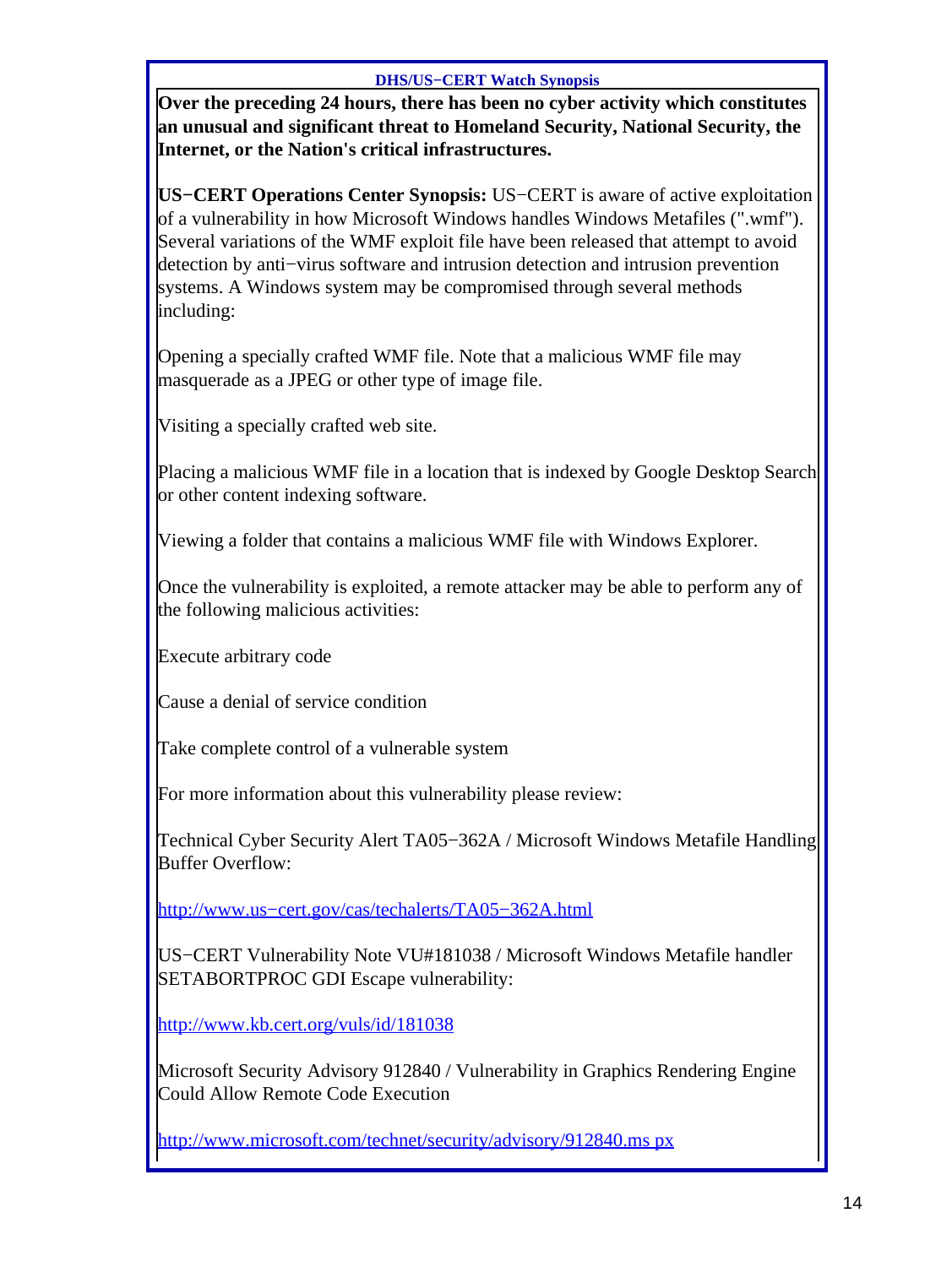Although there is limited information on how to fully defend against this exploit, US−CERT recommends the following mitigation:

Unregister SHIMGVW.DLL

Please see VU#181038 at URL<http://www.kb.cert.org/vuls/id/181038>for details and additional workarounds.

We will continue to update current activity as more information becomes available.

RIM BlackBerry Vulnerabilities US−CERT information about multiple vulnerabilities in RIM BlackBerry products has been presented at the 22nd Chaos Communication Congress. The vulnerabilities could allow an attacker to execute arbitrary code on or cause a denial of service to the BlackBerry Attachment Service. An attacker could also cause a denial of service to the BlackBerry Router or the web browser on BlackBerry Handheld devices. To exploit these vulnerabilities, an attacker would need to supply a crafted file that is viewed or downloaded by a BlackBerry Handheld; or the attacker would need redirect a network connection directed to the BlackBerry Infrastructure.

US−CERT recommends that BlackBerry sites upgrade BlackBerry Enterprise Server to the latest version and consult the BlackBerry Technical Knowledge Center at URL:

[http://www.blackberry.com/knowledgecenterpublic/livelink.exe](http://www.blackberry.com/knowledgecenterpublic/livelink.exe/fetch/2000/customview.html?func=llworkspace) [/fetch/2000/customview.html?func=llworkspace](http://www.blackberry.com/knowledgecenterpublic/livelink.exe/fetch/2000/customview.html?func=llworkspace)

For further details please see the following URL:

<http://www.kb.cert.org/vuls/id/829400>

<http://www.kb.cert.org/vuls/id/392920>

<http://www.kb.cert.org/vuls/id/570768>

**Current Port Attacks**

| <b>Top 10 Target Ports</b> | $ 1026 \text{ (win–rpc)}\rangle$ , 6881 (bittorrent), 445 (microsoft-ds), 80 |
|----------------------------|------------------------------------------------------------------------------|
|                            | (www), 27015 (halflife), 42011 (---), 6888 (muse), 6999                      |
|                            | (iatp-normalpri), 1025 (win-rpc), 135 (epmap)                                |
|                            | Source: http://isc.incidents.org/top10.html; Internet Storm Center           |

To report cyber infrastructure incidents or to request information, please contact US−CERT at [soc@us−cert.gov](mailto:soc@us-cert.gov) or visit their Website: [www.us−cert.gov.](http://www.us-cert.gov/)

Information on IT information sharing and analysis can be found at the IT ISAC (Information Sharing and Analysis Center) Website: [https://www.it−isac.org/.](https://www.it-isac.org/)

[[Return to top](#page-0-1)]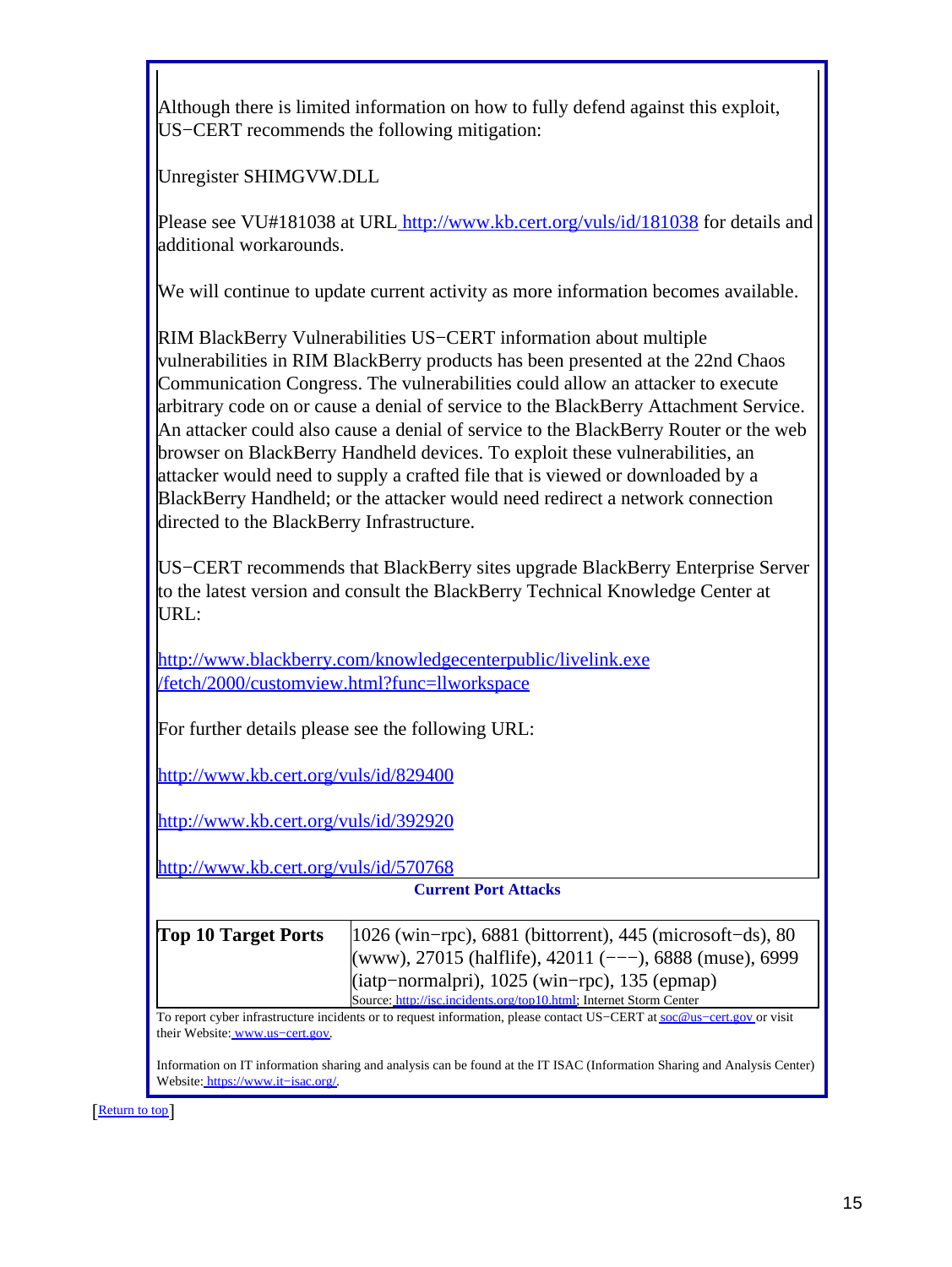# <span id="page-15-0"></span>**Commercial Facilities/Real Estate, Monument &Icons Sector**

**35.** *January 03, WXYZ (MI)* — **Heightened security on the Detroit People Mover.** Over the next four weeks, Detroit will host two international events, the Auto Show and the Super Bowl. This will mean stepped up security everywhere, and the city is taking extra precautions with the People Mover. The city of Detroit says visitors to the city who are planning on riding the People Mover while downtown for the Auto Show and up through the Super Bowl, should not carry a backpack or large package. Random security checks will be made, and people carrying big bags could be delayed for some time. According to Al Fields, of the Detroit Transportation Corporation, "We are going to be surveying things and looking for suspicious packages. [Purses and briefcases could also fall into those categories.] Anything that could hold something that we don't want on the system." City officials say the heightened security will be in effect from January 8th, all the way through the Super Bowl on February 5th. For more information, visit the Detroit People Mover Website: <http://www.thepeoplemover.com/Home.id.2.htm> Source[: http://www.wxyz.com/wxyz/nw\\_local\\_news/article/0,2132,WXYZ\\_1](http://www.wxyz.com/wxyz/nw_local_news/article/0,2132,WXYZ_15924_4359781,00.html) [5924\\_4359781,00.html](http://www.wxyz.com/wxyz/nw_local_news/article/0,2132,WXYZ_15924_4359781,00.html)

[[Return to top](#page-0-1)]

## <span id="page-15-1"></span>**General Sector**

Nothing to report. **[Return to top](#page-0-1)** 

#### **DHS Daily Open Source Infrastructure Report Contact Information**

<span id="page-15-2"></span>[DHS Daily Open Source Infrastructure Reports](http://www.dhs.gov/iaipdailyreport) – The DHS Daily Open Source Infrastructure Report is a daily [Monday through Friday] summary of open−source published information concerning significant critical infrastructure issues. The DHS Daily Open Source Infrastructure Report is archived for ten days on the Department of Homeland Security Website: <http://www.dhs.gov/iaipdailyreport>

#### **DHS Daily Open Source Infrastructure Report Contact Information**

| Content and Suggestions:                   | Send mail to <i>dhsdailyadmin@mail.dhs.osis.gov</i> or contact the DHS<br>Daily Report Team at (703) 983–3644.               |
|--------------------------------------------|------------------------------------------------------------------------------------------------------------------------------|
| Subscription and Distribution Information: | Send mail to dhsdailyadmin@mail.dhs.osis.gov or contact the DHS<br>Daily Report Team at (703) 983–3644 for more information. |

#### **Contact DHS**

To report physical infrastructure incidents or to request information, please contact the National Infrastructure Coordinating Center at [nicc@dhs.gov](mailto:nicc@dhs.gov) or (202) 282−9201.

To report cyber infrastructure incidents or to request information, please contact US–CERT at soc@us–cert.gov or